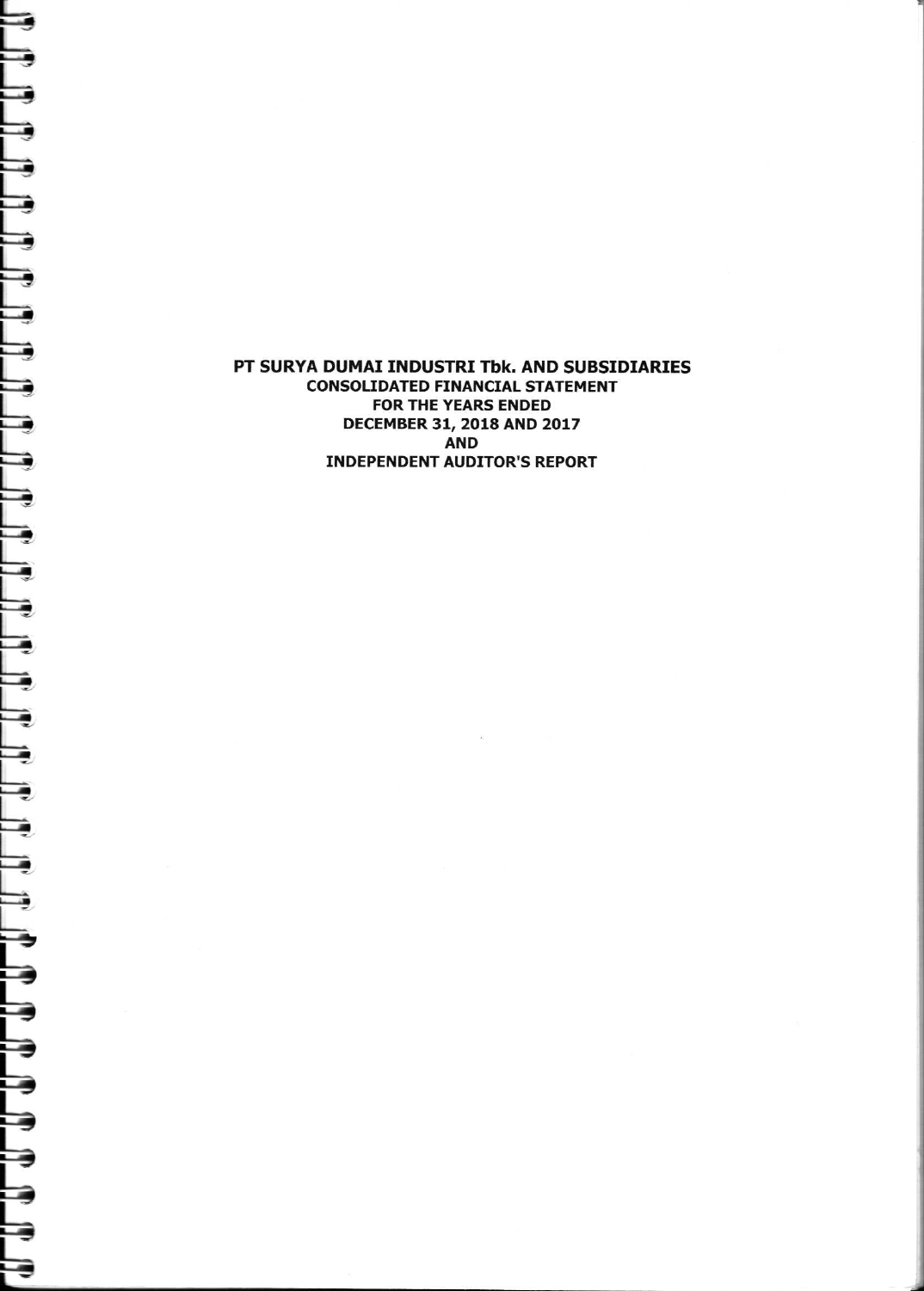# TABLE OF CONTENTS

|                                                                                                                               | Page   |
|-------------------------------------------------------------------------------------------------------------------------------|--------|
| CONSOLIDATED BALANCE SHEET AS OF DECEMBER 31, 2018 AND 2017                                                                   |        |
| CONSOLIDATED STATEMENTS OF PROFIT OR LOSS AND<br>OTHER COMPREHENSIVE INCOME<br>FOR THE YEARS ENDED DECEMBER 31, 2018 AND 2017 |        |
| CONSOLIDATED STATEMENTS OF CAPITAL DECICIENCY<br>FOR THE YEARS ENDED DECEMBER 31, 2018 AND 2017                               | iv     |
| CONSOLIDATED STATEMENT OF CASH FLOWS<br>FOR THE YEARS ENDED DECEMBER 31, 2018 AND 2017                                        | v      |
| NOTES TO CONSOLIDATED FINANCIAL STATEMENTS                                                                                    | 1 - 26 |

INDEPENDENT AUDITOR ' S REPORT

Ξ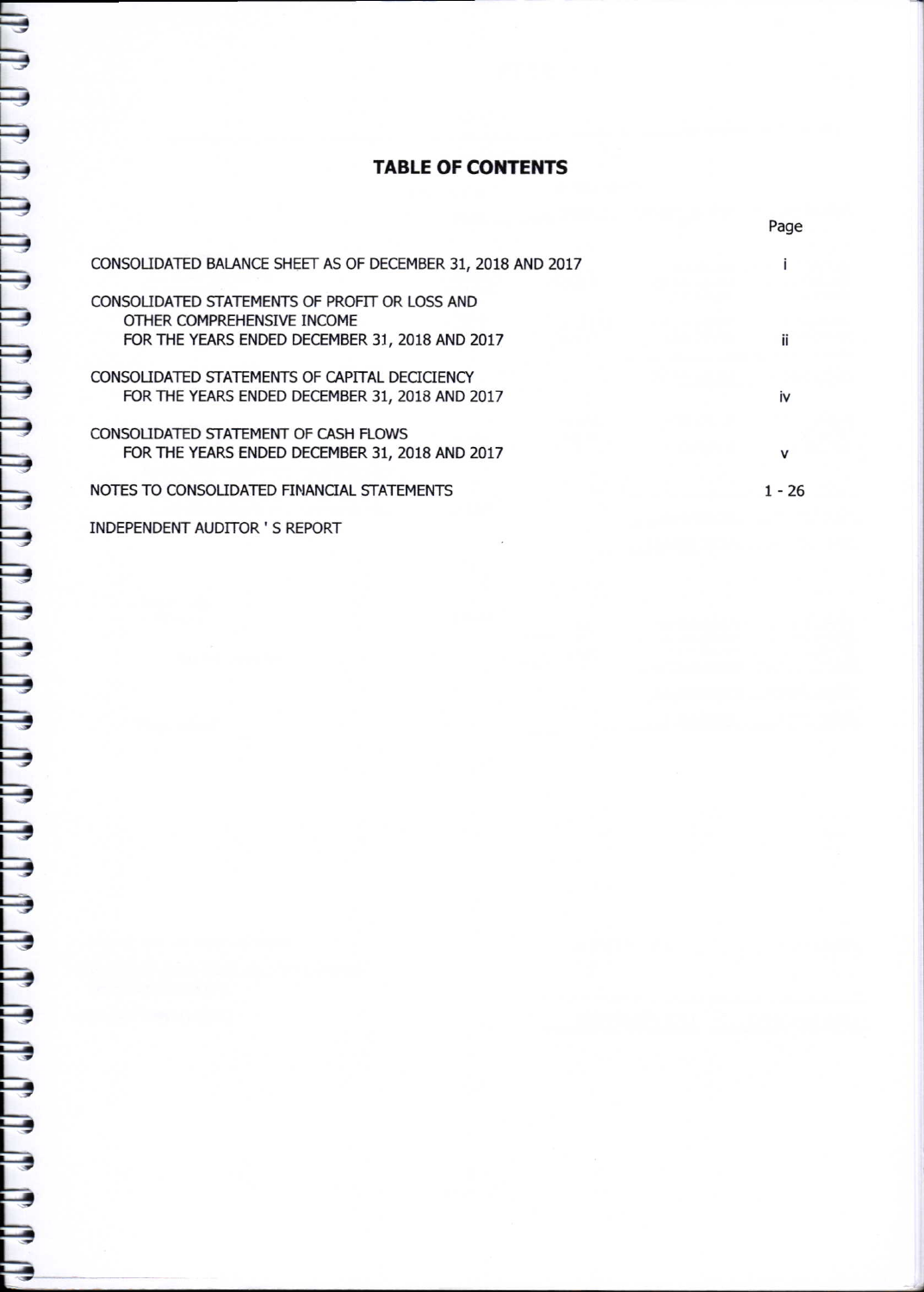## PT SURYA DUMAI INDUSTRI Tbk and SUBSIDIARIES **CONSOLIDATED BALANCE SHEET** AS OF DECEMBER 31, 2018 and 2017 (Expressed in Rupiah, Except Otherwise Stated)

#### **ASSETS**

 $\mathbf{u}$ 

 $\frac{1}{2}$ 

#### **LIABILITIES CAPITAL DEFICIENCY**

|                                                                                                              | <b>Notes</b>   | December 31, 2018 | December 31, 2017 |                                                             | <b>Notes</b>    | <b>December 31, 2018</b> | December 31, 2017   |
|--------------------------------------------------------------------------------------------------------------|----------------|-------------------|-------------------|-------------------------------------------------------------|-----------------|--------------------------|---------------------|
|                                                                                                              |                | <b>Rp</b>         | Rp                |                                                             |                 | RD                       | Rp                  |
| <b>CURRENT ASSETS</b>                                                                                        |                |                   |                   | <b>CURRENT LIABILITIES</b>                                  |                 |                          |                     |
| Cash on Hand and in Banks                                                                                    | 2c, 2j, 3 & 24 | 304.287.712       | 612.809.326       | <b>Taxes Payables</b>                                       | 2k & 10         | 556.390.751              | 556.797.071         |
| Trade Receivable :                                                                                           | 2d, 2e, 4 & 6  |                   |                   | <b>Accrued Expenses</b>                                     | 2i, 2j & 11     | 257.676.196.493          | 241.184.195.892     |
| - Third Paties                                                                                               |                | 4.017.913.454     | 3.285.731.910     | Prepaid Income                                              |                 | 1.999.388.095            | 2.442.369.681       |
| <b>Other Receivables</b>                                                                                     | 2d & 5         | 16.327.812        | 18.727.812        | Current Muturities of Long-term Debts:                      |                 |                          |                     |
| Inventories                                                                                                  | 2f & 7         | 1.370.708.530     | 1.370.708.530     | - Marketable Securities                                     | 2i, 2n, 12 & 24 | 695.088.000.000          | 650.304.000.000     |
| <b>Prepaid Expenses</b>                                                                                      |                | 29.057.481        | 25.582.179        | - Payable to Prinsep Management Ltd                         | 2e & 14         | 80.618.917.922           | 80.359.142.482      |
|                                                                                                              |                |                   |                   |                                                             |                 |                          |                     |
| <b>Total Current Assets</b>                                                                                  |                | 5.738.294.989     | 5.313.559.757     | <b>Total Current Liabilities</b>                            |                 | 1.035.938.893.261        | 974.846.505.126     |
|                                                                                                              |                |                   |                   | <b>NOT CURRENT LIABILITIES</b>                              |                 |                          |                     |
| <b>NOT CURRENT ASSETS</b>                                                                                    |                |                   |                   | Estimated Liabilities for Employee Benefis                  | 2m 8 13         | 15.521.146.317           | 18.174.184.046      |
| <b>Diferred Tax Liabilities</b>                                                                              | 2k & 10        | 826.517.626       |                   | <b>Diferred Tax Liabilities</b>                             | 2k & 10         |                          | 100.020.062         |
| Due from Related Parties                                                                                     | 2d, 2e & 6     | 1.808.435.461     | 764.279.743       | <b>Guaranted Deposit</b>                                    |                 | 1.170.455.020            | 1.135.835.020       |
| Property, Plant and Equipment - Net of Accumulated<br>Depreciation and Allowence for Decline in Assets Value |                |                   |                   |                                                             |                 |                          |                     |
| of Rp182.329.368.417 as of December 31, 2018                                                                 |                |                   |                   |                                                             |                 |                          |                     |
| and Rp179.651.840.828 as of December 31, 2017                                                                | $2q, 2l$ & 8   | 22.152.979.193    | 25.563.796.820    |                                                             |                 |                          |                     |
|                                                                                                              |                |                   |                   | <b>Total Not Current Liabilities</b>                        |                 | 16.691.601.337           | 19.410.039.128      |
|                                                                                                              |                |                   |                   |                                                             |                 |                          |                     |
|                                                                                                              |                |                   |                   | <b>Total Liabilities</b>                                    |                 | 1.052.630.494.598        | 994.256.544.254     |
|                                                                                                              |                |                   |                   | <b>CAPITAL DEFICIENCY</b>                                   |                 |                          |                     |
|                                                                                                              |                |                   |                   | Capital stock - Rp 100 par Value                            |                 |                          |                     |
| Others - Net:                                                                                                |                |                   |                   | Authorized - 10,000,000,000 Shares                          |                 |                          |                     |
| - Others                                                                                                     | 2g, 2h & 9     | 4,228.621.700     | 4.228.621.700     | Subcribed and Fully Paid -3,166,666,666,667 shares          |                 |                          |                     |
|                                                                                                              |                |                   |                   | in 2018 and 2017                                            | 15              | 316.666.666.700          | 316.666.666.700     |
|                                                                                                              |                |                   |                   | Additional Paid - in Capital in Excess of Par Value         | 16              | 236.451.333.300          | 236.451.333.300     |
| <b>Total Not Current Assets</b>                                                                              |                | 29.016.553.980    | 30.556.698.263    | Difference Arising from changes in Equity Transaction of Su | 2j & 17         | 1.471.589.759            | 1.471.589.759       |
|                                                                                                              |                |                   |                   | DefIcIt                                                     |                 | (1.572.465.235.388)      | (1.512.975.875.993) |
|                                                                                                              |                |                   |                   | <b>Total Capital Dificiency</b>                             |                 | (1.017.875.645.629)      | (958.386.286.234)   |
|                                                                                                              |                |                   |                   |                                                             |                 |                          |                     |
| <b>TOTAL ASSETS</b>                                                                                          |                | 34.754.848.969    | 35.870.258.020    | TOTAL LIABILITIES AND CAPITAL DEFICIENCY                    |                 | 34.754.848.969           | 35.870.258.020      |

See the accompanying Notes to Consolidated Financial Statements<br>Which are an integral part of these Consolidated Financial Statements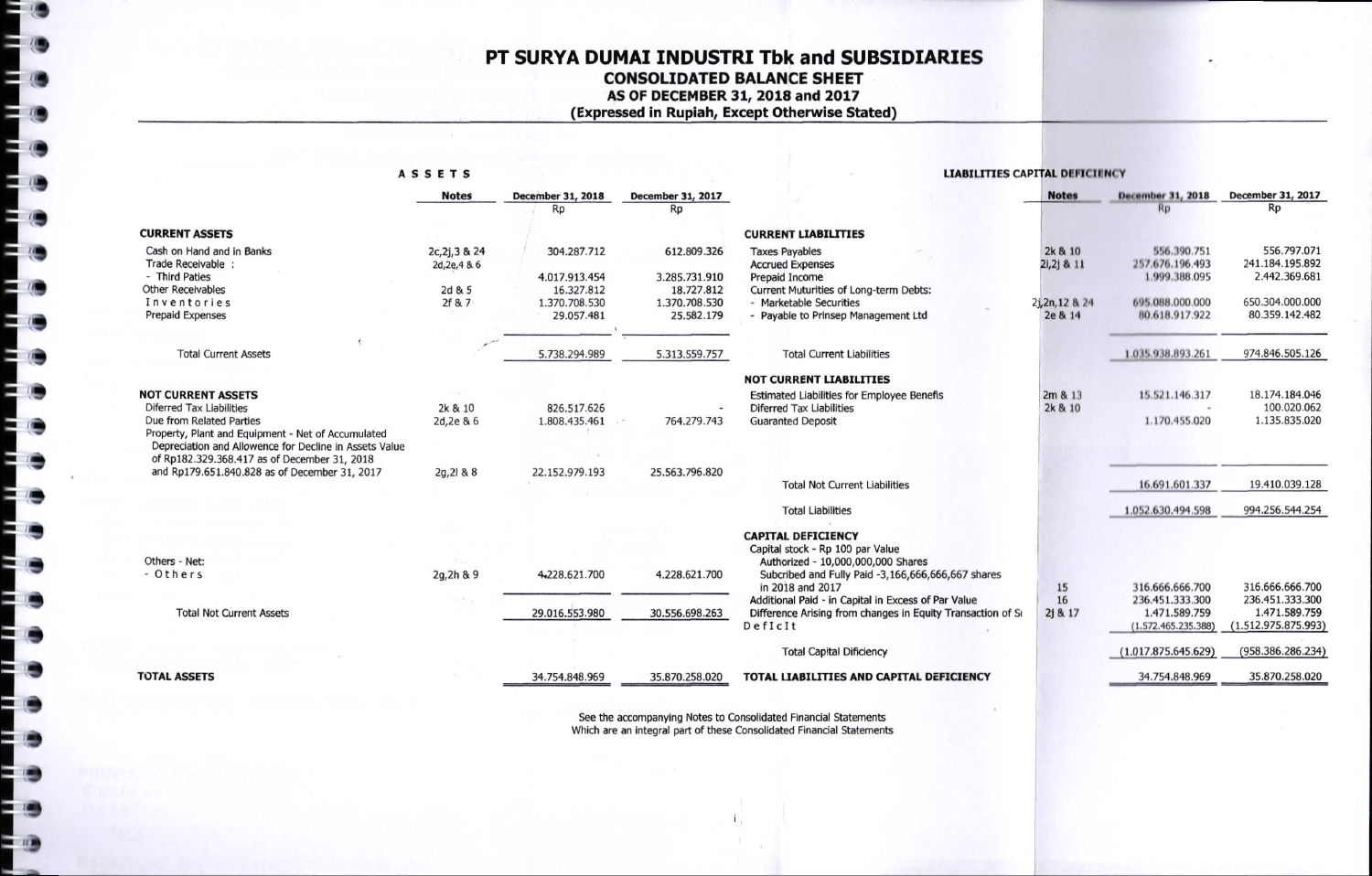|                                                                                                                                                                                                                                                                                                                                  | <b>Notes</b>                                                    | Rp                                                                                                                        | December 31, 2018 December 31, 2017<br>Rp                                                                  |
|----------------------------------------------------------------------------------------------------------------------------------------------------------------------------------------------------------------------------------------------------------------------------------------------------------------------------------|-----------------------------------------------------------------|---------------------------------------------------------------------------------------------------------------------------|------------------------------------------------------------------------------------------------------------|
|                                                                                                                                                                                                                                                                                                                                  |                                                                 |                                                                                                                           |                                                                                                            |
| <b>NET SALES</b>                                                                                                                                                                                                                                                                                                                 | 2i,18 & 23                                                      |                                                                                                                           |                                                                                                            |
| <b>COST OF SALES</b>                                                                                                                                                                                                                                                                                                             | 2i,19 & 23                                                      |                                                                                                                           |                                                                                                            |
| <b>GROSS PROFIT (LOSS)</b>                                                                                                                                                                                                                                                                                                       |                                                                 |                                                                                                                           |                                                                                                            |
| <b>OPERATING EXPENSES</b><br>Selling                                                                                                                                                                                                                                                                                             | 2i, 20 & 23                                                     |                                                                                                                           |                                                                                                            |
| <b>General and Administration</b>                                                                                                                                                                                                                                                                                                |                                                                 | (13.241.303.800)                                                                                                          | (12.993.978.440)                                                                                           |
| <b>Total Operating Expenses</b>                                                                                                                                                                                                                                                                                                  |                                                                 | (13.241.303.800)                                                                                                          | (12.993.978.440)                                                                                           |
| <b>INCOME (LOSS) FROM OPERATION</b>                                                                                                                                                                                                                                                                                              |                                                                 | (13.241.303.800)                                                                                                          | (12.993.978.440)                                                                                           |
| <b>OTHER INCOME (CHARGES)</b><br>Gain on Foreign Exchange - Net<br>Revenue from Building Rental<br>Gain of Disposal Fixed Asset<br>Finance Charges - Net<br>Others - Net<br>Total Other Income (Charges) - Net<br><b>EQUITY IN NET EARNING (LOSS)</b><br>OF ASSOCIATED COMPANIES<br><b>GAIN (LOSS) BEFORE EXTRAORDINARY ITEM</b> | 21,22 & 23<br>6,22 & 23<br>22 & 23<br>22 & 23<br>2 <sub>b</sub> | (61.359.484.869)<br>11.737.578.061<br>2.000.000.000<br>(1.343.602)<br>448.657.127<br>(47.174.593.283)<br>(60.415.897.083) | (7.365.770.816)<br>10.269.728.423<br>(4.069.377)<br>(4.462.169.607)<br>(1.562.281.377)<br>(14.556.259.818) |
| <b>PROVISION FOR INCOME TAX</b><br>Current<br>Deferred<br>Total                                                                                                                                                                                                                                                                  | 2k & 10                                                         | 926.537.688<br>926.537.688                                                                                                | (62.423.599)<br>(62.423.599)                                                                               |
| GAIN (LOSS) BEFORE MINORITY INTEREST IN<br><b>NET LOSS OF SUBSIDIARIES</b>                                                                                                                                                                                                                                                       |                                                                 | (59.489.359.395)                                                                                                          | (14.618.683.416)                                                                                           |
| <b>MINORITY INTEREST IN NET LOSESS</b><br>OF SUBSIDIARIES                                                                                                                                                                                                                                                                        |                                                                 |                                                                                                                           |                                                                                                            |
| <b>NET INCOME (LOSS)</b>                                                                                                                                                                                                                                                                                                         |                                                                 | (59.489.359.395)                                                                                                          | (14.618.683.416)                                                                                           |
|                                                                                                                                                                                                                                                                                                                                  |                                                                 |                                                                                                                           |                                                                                                            |

. .

۰

ø

F